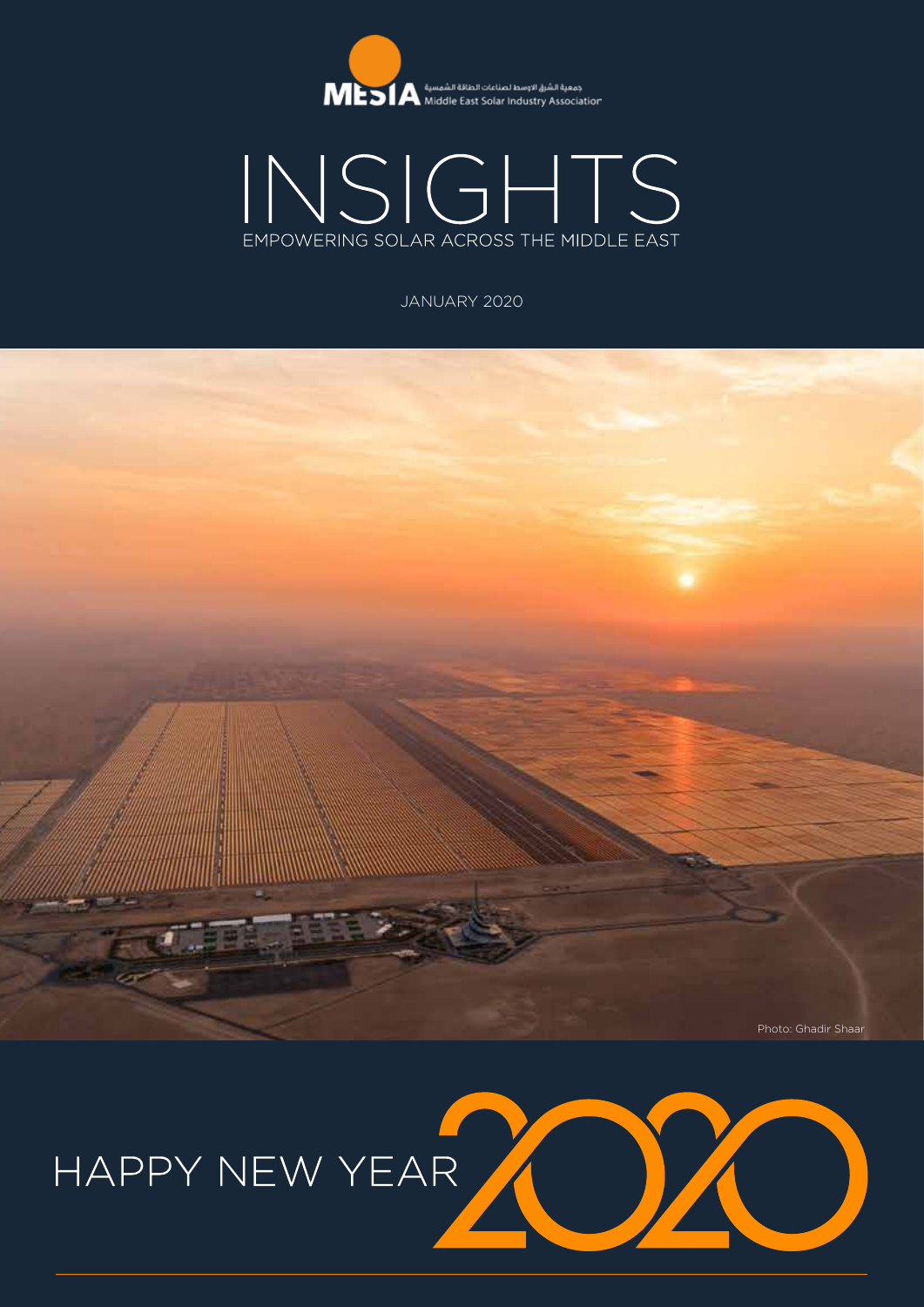



17 December



Investments in renewable and alternative energy will amount to SR14bn and create 6,800 job opportunities in the construction phase and 730 jobs in the operation and maintenance phase, the

ministry said in its 2020 budget statement.

Read **[more](https://www.power-technology.com/comment/saudi-arabia-to-generate-renewable-energy-investments-worth-3-7bn/)**.

AMEA Power, a subsidiary of Al Nowais Investments (ANI), has signed a 25-year power purchase agreement (PPA) with The Egyptian Electricity Transmission Company (EETC) for a 200MW solar PV project and a 500MW wind power project in Egypt. Abyodos Solar Power Company (ASPC), a company fully owned by AMEA Power, will build, own and operate the solar project in the Kom Ombo region of Aswan under a 25 year take-or-pay agreement.

Read **[more](https://www.pv-tech.org/news/amea-power-signs-ppa-for-200mw-solar-in-egypt)**.

# **Egypt:** AMEA Power Signs PPA For 200MW of Solar

11 December



# SNAPSHOT OF THE MONTH

### **Solar Trackers**

- output is lost.
- by 20% or more
- several MENA countries

#### Download **[here](http://www.mesia.com/wp-content/uploads/2019/12/January-2020_-Solar-Trackers-sml.pdf)**.



By **Dania Musallam** 

# MIDDLE EAST SOLAR NEWS A REAL PROPERTY OF THE MIDDLE EAST SOLAR NEWS

# **Oman:** 8 Of The 9 Bidders Unvailed In 1 GW Solar Tender

19 December



Oman Power and Water Procurement Co. has that the contracts will be awarded to private sector named eight of the nine bidders vying to develop twin 500-600 MW solar plants in the sultanate, but the energy off-taker has sown doubt by claiming Read **[more](https://www.pv-magazine.com/2019/12/19/oman-names-most-contenders-in-1-gw-solar-tender/)**.

entities.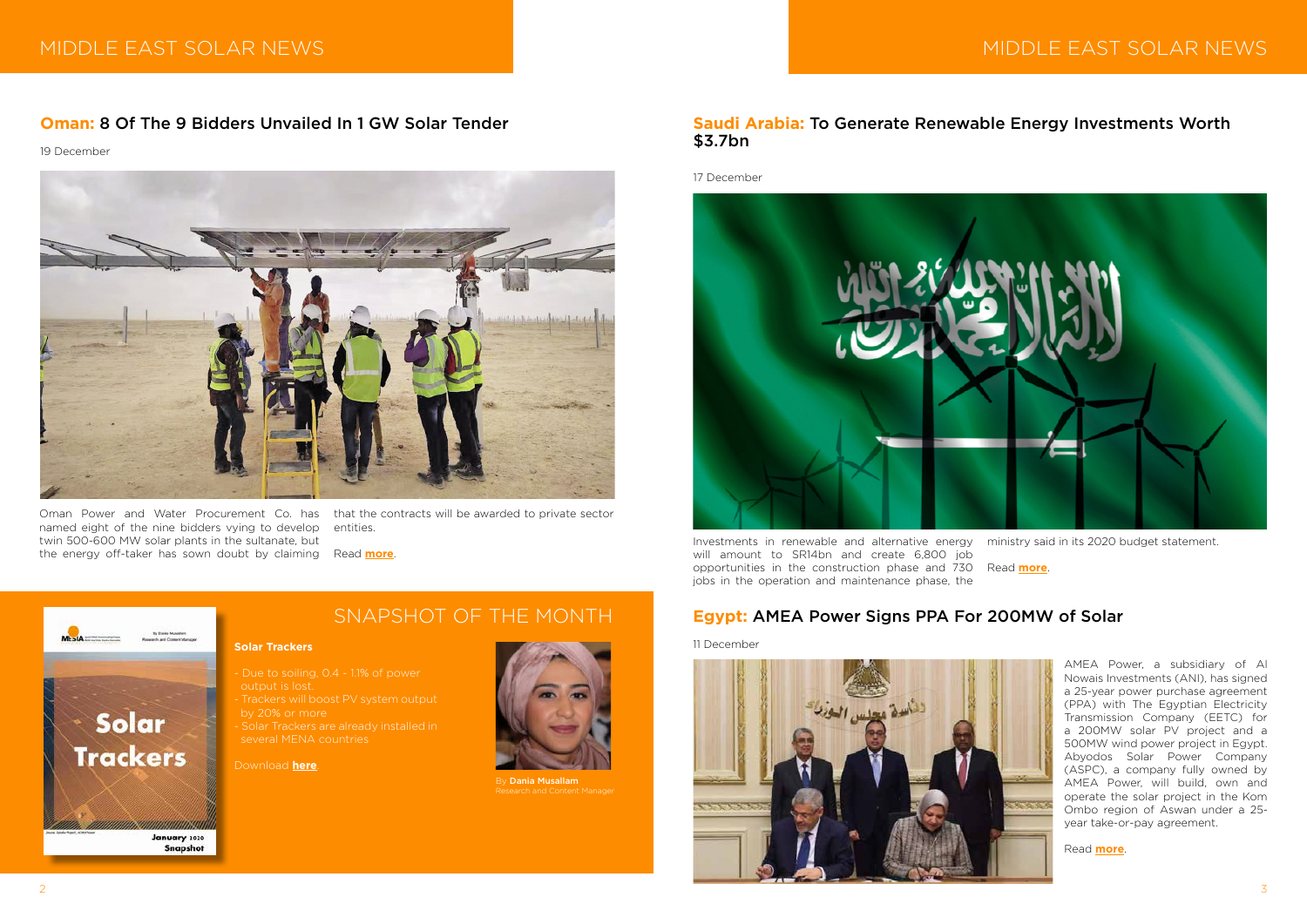# MIDDLE EAST SOLAR NEWS UPCOMING MESIA EVENTS

# Tunisia: Scatec Solar Secured 300 MW of Solar Capacity in 500 MW Tunisia Auction

### 17 December



Renewables currently make up around 34% of installed capacity. The government aims to increase this figure to 42% next year and 52% by 2030, with a blend of hydroelectricity, solar and wind.

Read **[more](https://oilprice.com/Alternative-Energy/Solar-Energy/Solar-Energy-Could-Solve-Moroccos-Largest-Energy-Problem.html)**.

# Morocco: Solar Energy Could Solve Morocco's Largest Energy Problem

17 December



The Norwegian PV developer was allocated three du Gaz for the clean power produced by the largest, of the five projects available in the procurement 200 MW slice of generation capacity available. exercise, having reportedly offered to accept \$0.025/ kWh from utility Société Tunisienne de l'Electricité et Read **[more](https://www.pv-magazine.com/2019/12/17/scatec-secured-300-mw-of-solar-capacity-in-500-mw-tunisia-auction/)**.

MESIA's 2020 Solar Outlook Report, the latest version of our annual research piece, covers the major highlights from the MENA region's solar industry over the past year and explores some of the trends expected to affect the industry in the coming two to three years. The report provide also brief analysis of the main solar markets in the region along with the developments, challenges and opportunities influencing this markets.

# **MESIA Solar Outlook Report 2020 - Official Launch**

WFES Solar Forum 15 January 2020 at 3:15 pm By Martine Mamlouk, General Secretary, MESIA



The winners of the Solar Awards will be recognize at a prestigious presentation and gala ceremony during the WFES on Wednesday 15 January 2020. The event will offer a fantastic setting in which to network with fellow peers from across the industry.

**[Know more about the Awards](http://www.mesia.com/m-events/solar-awards/)**

**[Register to attend the ceremony](https://events.r20.constantcontact.com/register/eventReg?oeidk=a07egfcspj4a8f71170&oseq=&c=&ch=)**

**Join Us For The MESIA Solar Awards 2020 Ceremony**  15 January at 6pm Aloft Hotel, Abu Dhabi







Platinum Sponsor Gold Sponsor Exclusive Event Partner

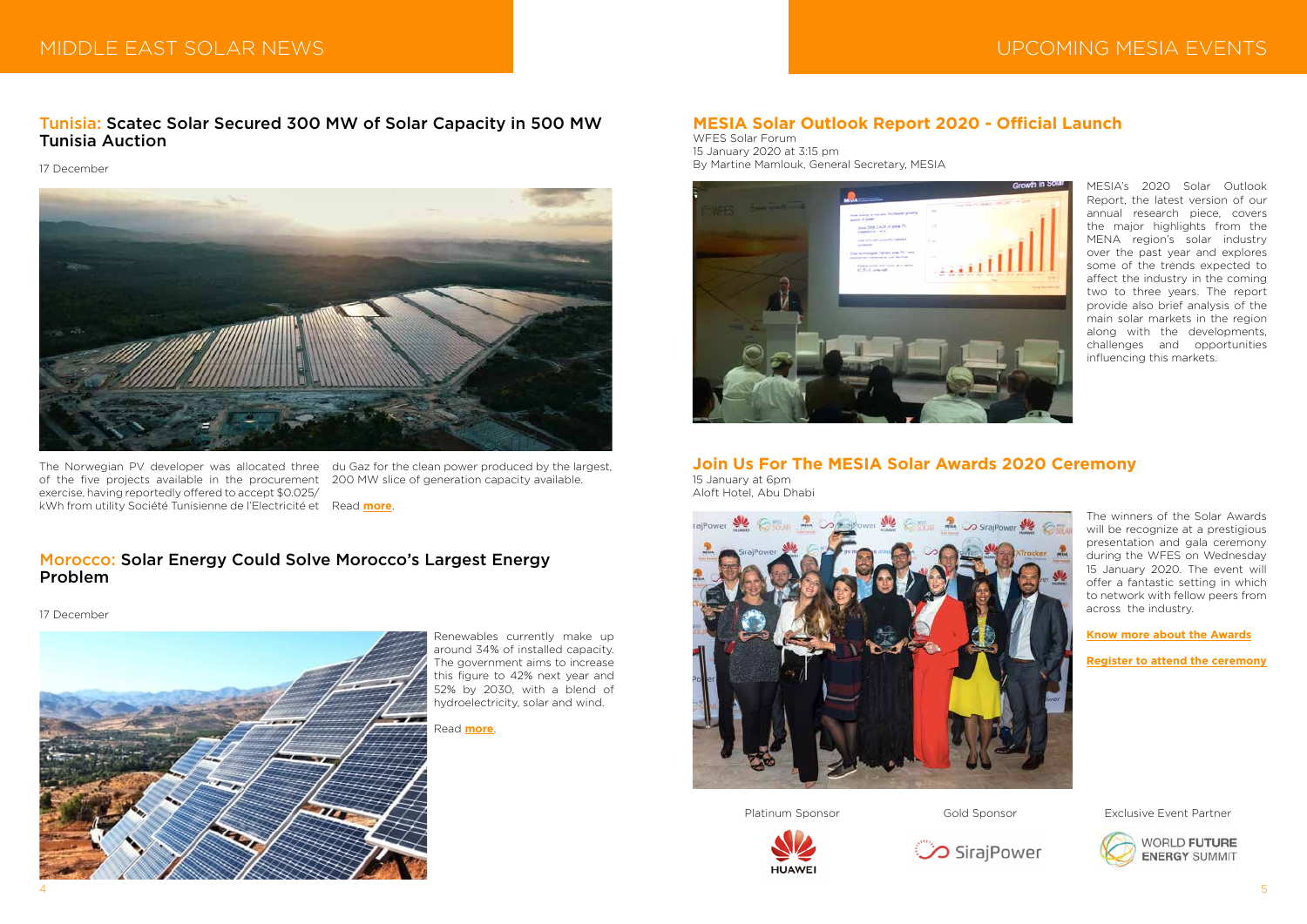

# **WORLD FUTURE ENERGY SUMMIT**

# MESIA MEMBERS' NEWSLETTERS



After four and a half decades as Middle East Electricity (MEE), the rebrandedMiddle East Energy – organised by Informa Markets – is the region's leading tradeevent for the power industry. In 2020, Middle East Energy will feature dedicatedproduct sectors for Power Generation, Transmission & Distribution, Lighting,Renewables and Digitalisation

#### Register **[here](http://www.mesia.com/event/middle-east-energy-dubai/)**.

# Middle East Energy Dubai

3rd to 5th March 2020 Dubai, UAE



Solarex Istanbul will take place on 02-04 April 2020 for the 13th time. It will be a commercial platform to have the latest technologies, combination of the new products from all around the world. It takes place annually at Istanbul Expo Center, Turkey. It is also called the most important platform for manufacturers, suppliers, dealers of solar industry in Eurasia.

Register **[here](http://www.mesia.com/event/solarex-istanbul/)**.



# Solarex Istanbul 2nd April 2020

Istanbul Expo Center



13<sup>th</sup> International **Solar & Technologies Exhibition** + Energy Storage

## WFES – Solar Expo & Forum

The Solar Expo & Forum is the largest event in the MENA region, where the world's top solar companies participate every year to meet and find new business opportunities in one of the world's fastest growing markets.

This event offers and unparalleled platform to meet distributors, developers and government entities including utilities and private sector stakeholders who play an important role in developing and managing solar energy projects in the region.

Solar Expo & Forum offers a series of benefits exclusively to MESIA members to drive your profile and enhance your potential among the global future energy audience.

Read **[more](https://www.worldfutureenergysummit.com/wfes-solar?utm_source=mesia&utm_medium=barters-email&utm_campaign=wfes2020_acquisition_exhibitors_mesia_email#/)**.

# MESIA Members Benefits:

MESIA MEMBERS BENEFITS FOR EXHIBITION (from 13 to 16 January, 2020):

**-** 15% discount on space rates within the MESIA pavilion

**-** Access to Abu Dhabi Sustainability Week Opening Ceremony

**-** 1 complimentary The Future Sustainability Summit delegate pass And **[more](http://www.mesia.com/event/world-future-energy-summit-solar-expo/)**.

### MESIA MEMBERS BENEFITS FOR ATTENDING THE FUTURE SUSTAINABILITY SUMMIT (14th – 15th January, 2020):

- 20% Discount on standard rates
- Full access to the 2-day conference
- Full access to the World Future Energy Summit forums and exhibition

And **[more](http://www.mesia.com/event/world-future-energy-summit-solar-expo/))**.



### **NEW Podcast Series: Accelerating The Energy Transition (EP1)**

The energy transition is gaining speed, with countries around the world setting ambitious targets in the collective race against climate change. In this first episode of our new series, Remi Eriksen, DNV GL's Group President and CEO, explores the key findings from our recent Energy Transition Outlook 2019 report to determine how close we are to reaching these targets and what more can be done to ensure a faster transition towards a lowcarbon future.

Winter is coming! As always at this time of the year, our team is focused on finalizing a number of missions before holidays. We got our horizons broadened this year as we intervened in many exotic territories such as Benin, Kenya, Indonesia, Nigeria, Sierra Leone, Thaïland or Vanuatu. A good way to get warm before celebrating the end of the year with family! Merry Christmas to everyone!

Read **[more](https://mailchi.mp/finergreen/the-latest-news-from-finergreen-ahjwqicbd2?e=1b7aa48517)**.

### **What to Expect From JinkoSolar 460Wp Modules And Beyond?**

JinkoSolar launched its new flagship module Tiger at All-Energy Australia 2019. The module includes upgraded PERC half cut cell based on 9 busbars with TR technology, with module efficiency reaching 20.8% and the module peaking up to 460Wp. Tiger provides a significant enhancement of its 9BB and TR technology and offers customers a highly competitive performance-to-cost advantage as well as a fast time-to-market with direct migration from Cheetah version.

Read **[more](http://www.mesia.com/2019/12/17/what-to-expect-from-jinkosolar-460wp-modules-and-beyond/)**.

## **Join NEXTrack's Deep Bench of Experts During WFES 2020 - Booth #6120**

Time: Tuesday, 14th of January, 12:30 NX Speaker: Jitendra Morankar, VP of Global Design Applications Keynote Session: Leveraging Artificial Intelligence in Renewable Energy Environments

Time: Thursday, 16th of January, 11:05 NX Speaker: Dan Shugar, CEOKeynote Session: How will Bifacial and Floating Panels Change Planning and Financing for Future Solar Projects?

Time: Thursday, 16th of January, 13:00 NX Speaker: Marty Rogers, VP of Asset ManagementKeynote Session: Predictive Maintenance: Improving the Efficiency of O&M in Renewables Facilities

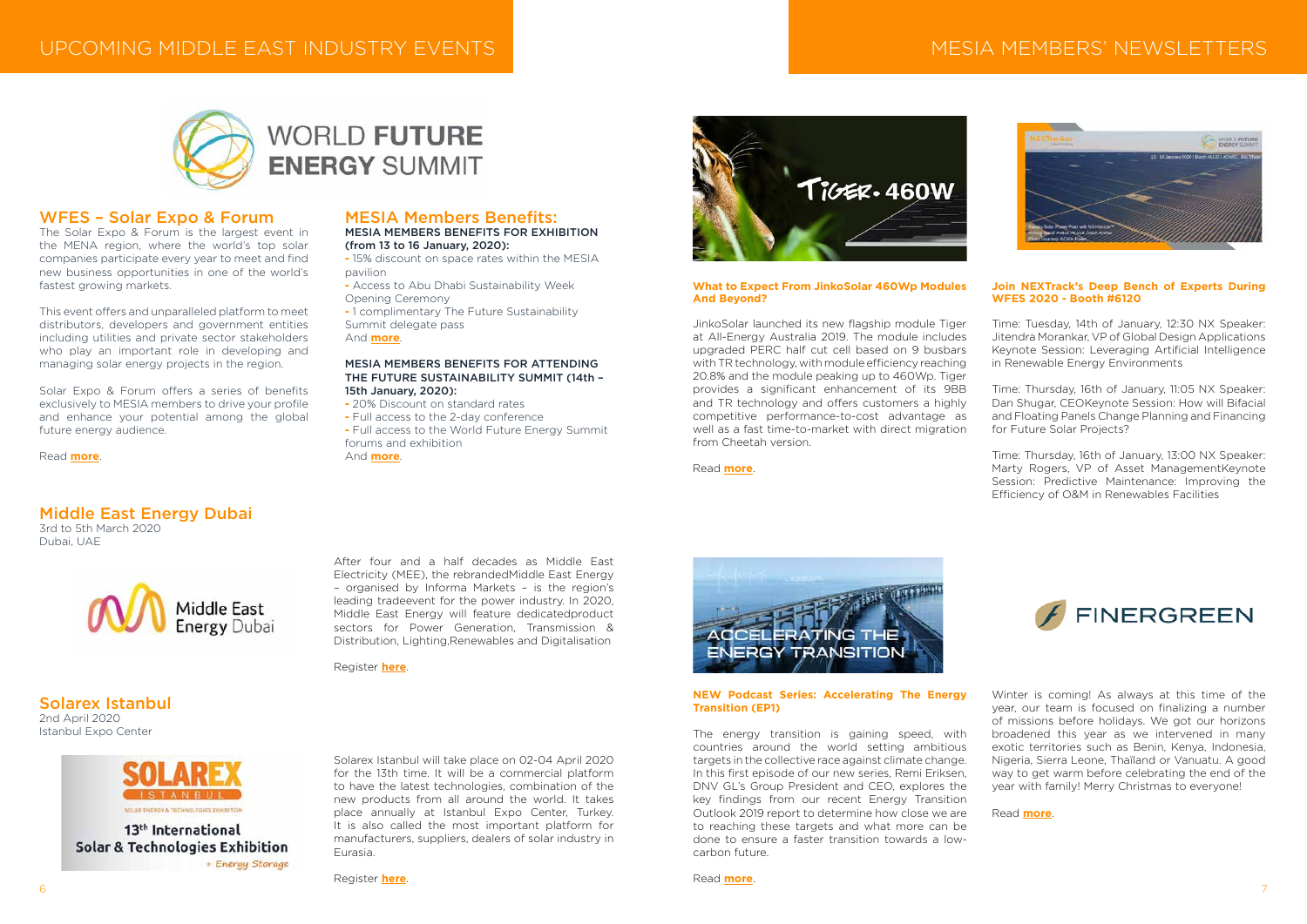# MHO'S WHO NEW MEMBERS AND LOCAL THROUGH A STATE OF THE CAST SOLAR NEWSFILM AND MEMBERS IN THE MANUFACTURE OF THE CAST OF THE CAST OF THE CAST OF THE CAST OF THE CAST OF THE CAST OF THE CAST OF THE CAST OF THE CAST OF THE C

#### **What is your role at SMA and how would you describe your job?**

I am currently heading the sales & marketing activities for SMA MEA. Sales activity is divided into two regions; Middle East & Africa. My sales teams in Cape Town & Dubai are comprised of marketing experts, application engineers and key account managers. The most interesting part of this role is overlooking all regions and transferring knowledge my team gains across different countries.

## **How did you start your journey in the solar industry?**

My journey in the Energy industry started in Nuclear Energy before shifting to Solar. I was pursuing a post-graduate course in Economics of the Power Industry, where I pursued an in-depth analysis of the Middle Eastern energy market structures. Soon after, I decided to move back to the Middle East and had the opportunity to be part of the renewable energy trailblazing community in the region.

> **SMA CORPORATE - GERMANY** [sma-mea.com](https://www.sma-mea.com)

**SMA** 

#### **What is your most memorable moment in Solar?**

Back in 2015, a couple of friends and I undertook a project to electrify a small remote community in Jor-dan whom we passed by during a hiking trip. After months of fundraising, engineering, and construction, we deployed multiple 5kW off-grid systems. I still remember to this day the smiles we painted on the fac-es of the family members. That day, I truly understood the value and impact solar energy can bring to the world.



**Mr Moutasem Bitar** Sales & Marketing Director MEA SMA SOLAR TECHNOLOGY AG

GTEK SOLAR **[PA](http://gtek.com.sa)RTNER - KSA** [gtek.com.sa](http://gtek.com.sa)

Gtek Solar is an end-to-end, customer oriented alternative, they are focused on marketing, trading, transportation, and distribution of solar panels in Saudi Arabia and in the Middle East. Gtek Solar is an environmentally friendly, renewable energy company offering a broad portfolio of technologies, products & solutions to their clients.

# PARTNER MEMBER



SMA Group is a leading global specialist in photovoltaic system technology, they are setting the standards today for the decentralized and renewable energy supply of tomorrow. SMA's portfolio contains a wide range of efficient PV inverters, holistic system solutions for PV systems of all power classes, intelligent energy management systems and battery storage solutions as well as complete solutions for PV diesel hybrid applications. Digital energy services, as well as extensive services up to and including operation and maintenance services for PV power plants, round off SMA's range.

## CORPORATE MEMBER